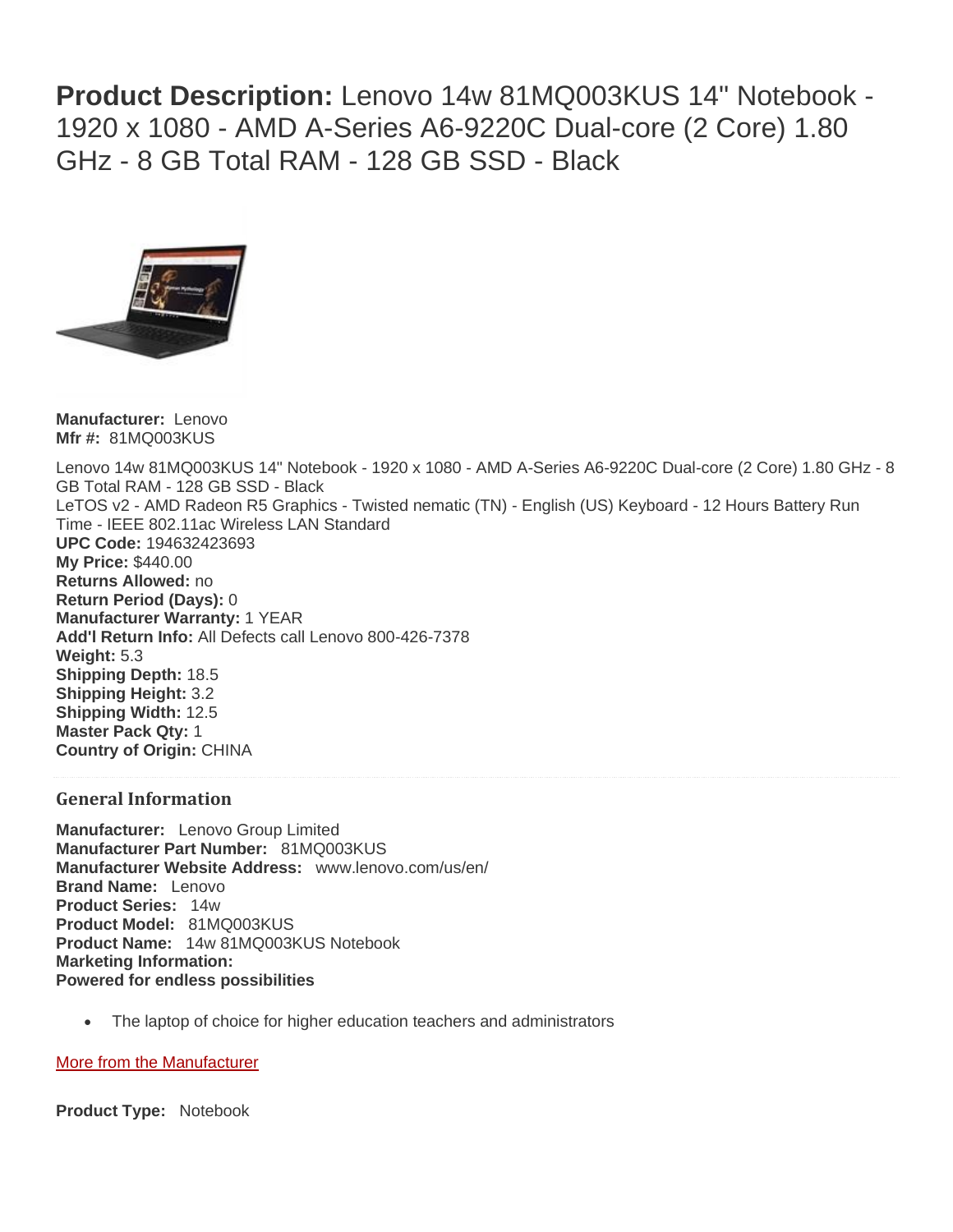#### **Processor**

**Processor Manufacturer:** AMD **Processor Type:** A-Series **Processor Model:** A6-9220C **Processor Core:** Dual-core (2 Core) **Processor Speed:** 1.80 GHz

## **Memory**

**Standard Memory:** 8 GB **Memory Technology:** DDR4 SDRAM **Number of Total Memory Slots:** No **Number of Occupied Memory Slots:** No

#### **Storage**

**Drive Type:** SSD **Total Solid State Drive Capacity:** 128 GB **Optical Drive Type:** No

#### **Display & Graphics**

**Screen Size:** 14" **Display Screen Type:** LCD **Display Screen Technology:** Twisted nematic (TN) **Screen Resolution:** 1920 x 1080 **Touchscreen:** No **Graphics Controller Manufacturer:** AMD **Graphics Controller Model:** Radeon R5 Graphics **Graphics Memory Technology:** DDR4 SDRAM **Graphics Memory Accessibility:** Shared

### **Network & Communication**

**Wireless LAN:** Yes **Wireless LAN Standard:** IEEE 802.11ac **Bluetooth:** Yes

## **Built-in Devices**

**Front Camera/Webcam:** Yes **Focus Modes:** Fixed Focus **Finger Print Reader:** No

#### **Interfaces/Ports**

**HDMI:** Yes **Total Number of USB Ports:** 3 **Number of USB 3.0 Ports:** 2 **USB Type-C:** Yes